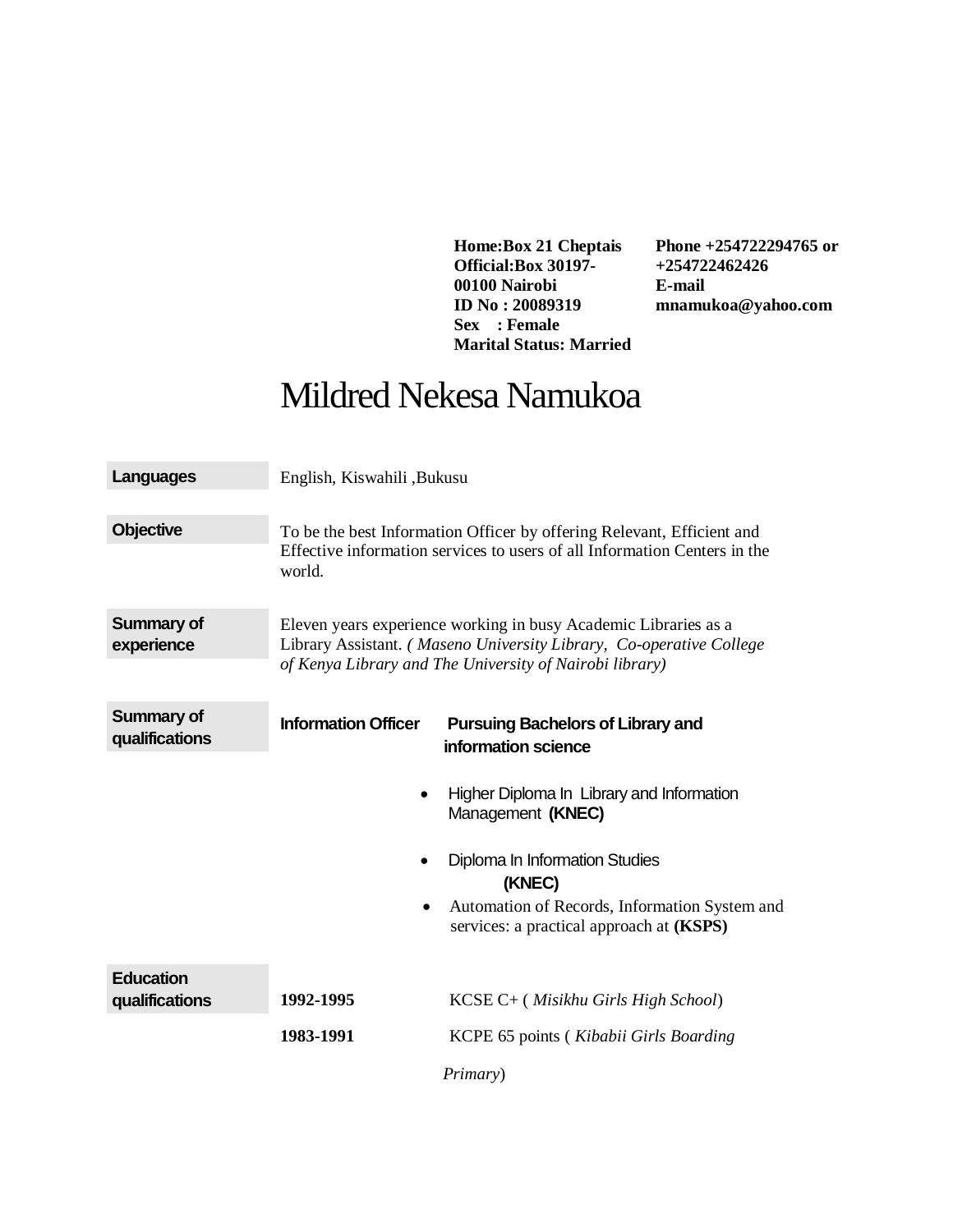| <b>Professional</b>       | <b>2012-Date</b> | <b>Pursuing Bachelors of Library and Information</b> |         |
|---------------------------|------------------|------------------------------------------------------|---------|
| qualifications            |                  | <b>Studies at Kisii University College</b>           |         |
|                           |                  |                                                      |         |
|                           | 2008-2010        | Higher National Diploma In                           |         |
|                           |                  | Library and Information Management                   |         |
|                           |                  | at Inoorero University by Kenya National             |         |
|                           |                  | Examination Council(KNEC)                            |         |
|                           |                  | <b>COMPUTER SKILLS</b>                               |         |
|                           |                  | Ms-Word                                              |         |
|                           |                  | Ms-Access                                            |         |
|                           |                  | Ms-Excel                                             |         |
|                           |                  | <b>HTML</b><br>$\bullet$                             |         |
|                           |                  | Ms-Power Point                                       |         |
|                           |                  | <b>Visual Basic</b>                                  |         |
|                           |                  | Web 2.0                                              |         |
|                           | Aug 2008         | Workshop on Automation Of                            |         |
|                           |                  | Records, Information System and                      |         |
|                           |                  | services a practical approach at (KSPS)              |         |
|                           | 1997-1999        | Diploma In Information Studies (KNEC) at             |         |
|                           |                  | Sigalagala Technical Training Institute (STTI)       |         |
| <b>Working experience</b> | <b>2011-Date</b> | University of Nairobi                                | Nairobi |
|                           |                  | Library Assistant                                    |         |
|                           | $2005 - 2010$    | Co-operative College Of Kenya                        | Nairobi |
|                           |                  | Library Assistant                                    |         |